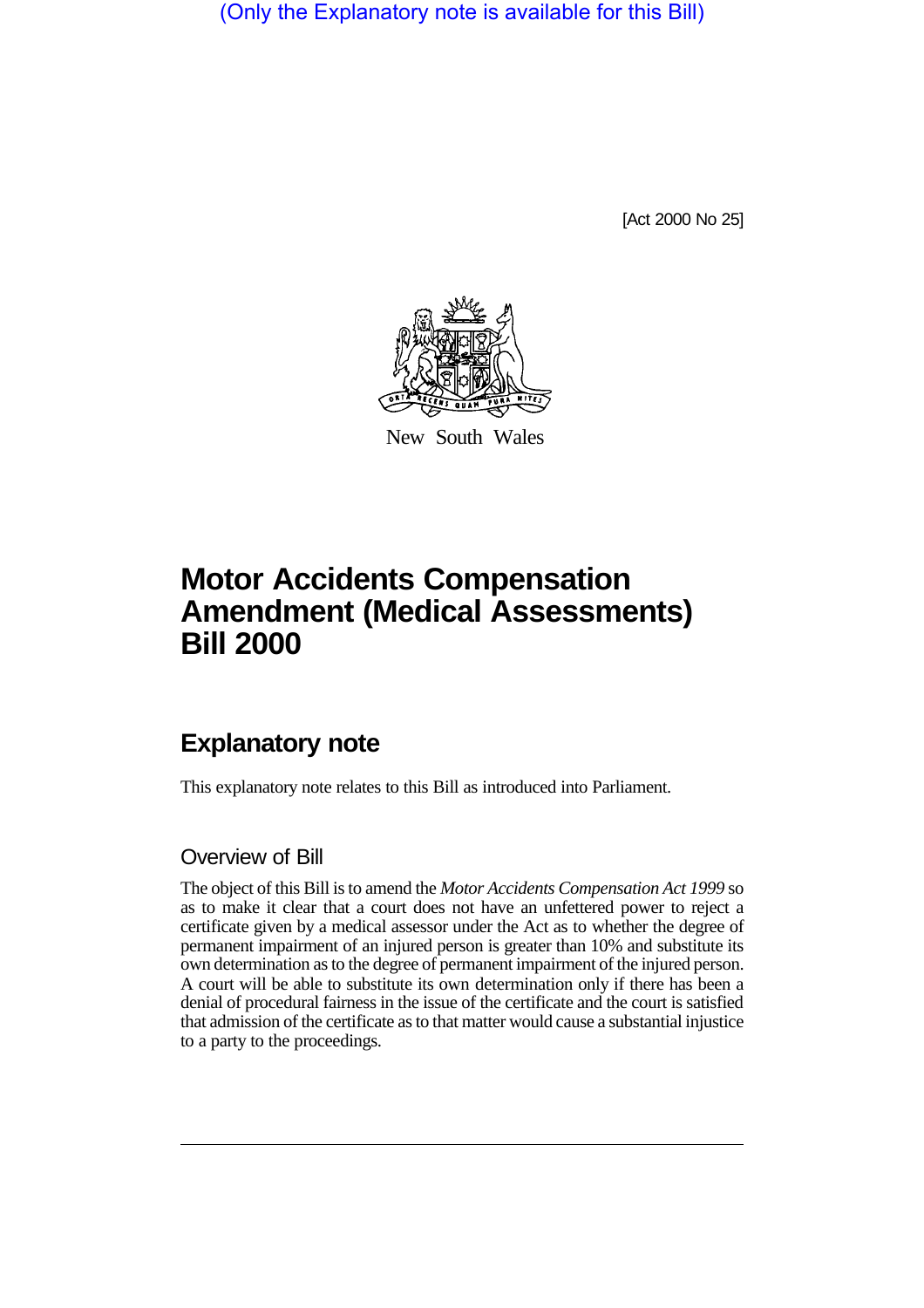Motor Accidents Compensation Amendment (Medical Assessments) Bill 2000 [Act 2000 No 25]

#### Explanatory note

At present, the *Motor Accidents Compensation Act 1999* provides that certain disputes between a claimant and an insurer in respect of a motor accident claim may be referred to a medical assessor for assessment. The medical assessor is to give a certificate as to the matters referred for assessment. Such a certificate is conclusive evidence in any court proceedings as to certain matters, including any assessment by the medical assessor as to whether the degree of permanent impairment of the injured person is greater than 10%. No damages may be awarded for non-economic loss unless the degree of permanent impairment of the injured person as a result of the injury caused by the motor accident is greater than 10%.

Section 61 (4) of the Act provides that a court may reject the certificate on the grounds of a denial of procedural fairness to a party to the proceedings in connection with the issue of the certificate, but only if the court is satisfied that the admission of the certificate would cause substantial injustice to that party. In such a case, the court must adjourn the proceedings and refer the matter again for assessment under Part 3.4 of the Act.

Section 61 (6) of the Act, which is uncommenced, further provides that a court may reject a certificate as to the degree of permanent impairment of an injured person and either refer the matter again for assessment under Part 3.4 of the Act or substitute a determination of the court as to the degree of permanent impairment of the injured person.

This Bill clarifies the powers of a court with respect to certificates given by medical assessors. The amendments set out in the Bill provide that:

- (a) a court may reject a certificate as to all or any of the matters that are certified in the certificate, but only on the grounds of denial of procedural fairness to a party to the proceedings in connection with the issue of the certificate, and only if the court is satisfied that the admission of the certificate as to the matter concerned would cause substantial injustice to that party, and
- (b) if a certificate as to whether or not the degree of permanent impairment of an injured person is greater than 10% is rejected, the court may substitute its own determination as to that matter or refer the matter again for assessment by a medical assessor or assessors, and
- (c) if a certificate as to any other matter (such as a certificate as to whether the injury has stabilised) is rejected, the court must refer that matter again for assessment by a medical assessor or assessors, unless the matter is a matter in respect of which a certificate is not conclusive evidence, and
- (d) the circumstances set out in paragraph (b) are the only circumstances in which the court may substitute its own determination as to a matter in respect of which a certificate is conclusive evidence.

Explanatory note page 2